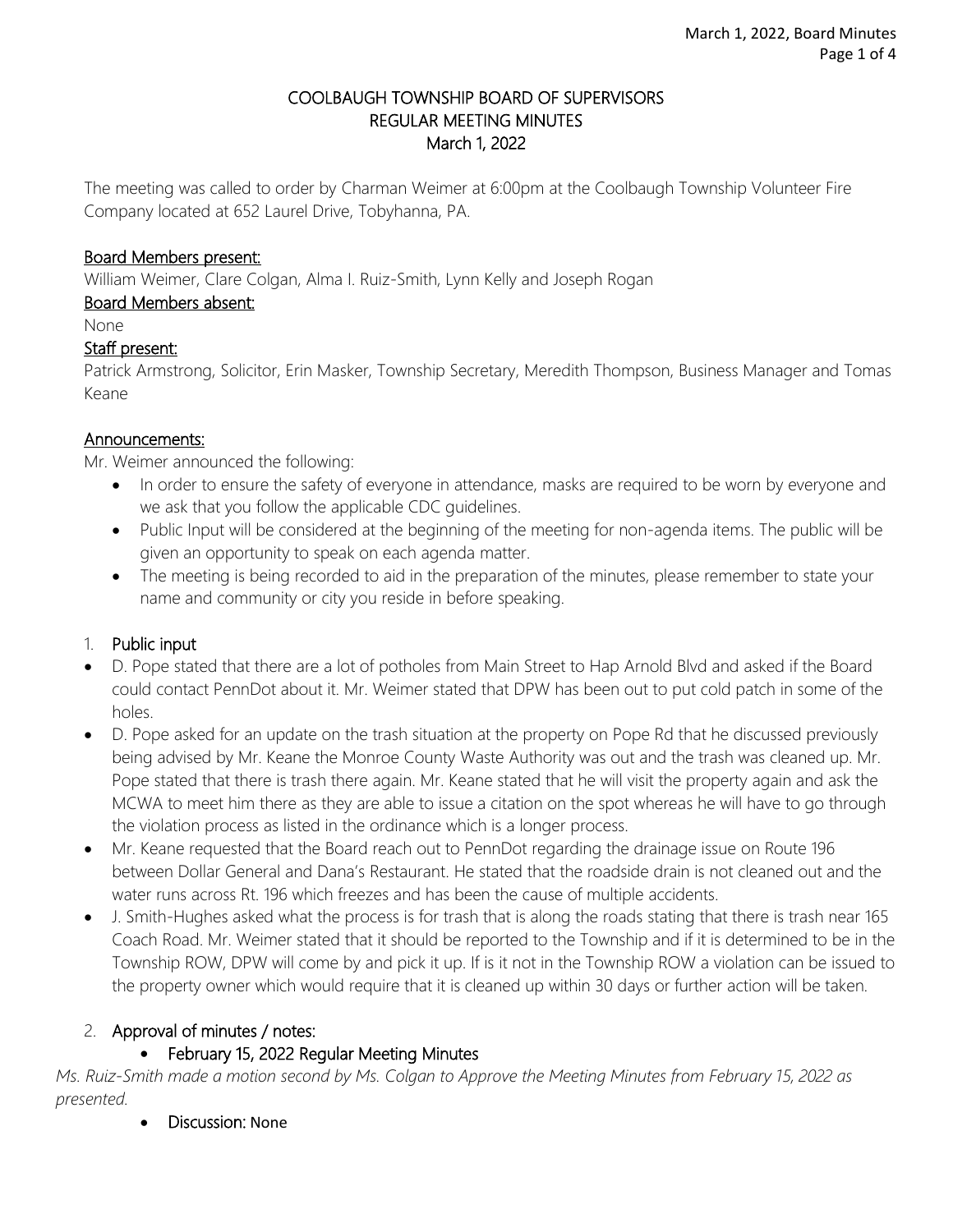• Vote: All in favor, motion passes.

### 3. Messer Proposed Land Development Phasing Amendment

Nancy Peterson was in attendance from RKR Hess representing their client Messer, LLC. She reviewed the changes that they are proposing to make with relation to the parking areas which were shown in Phase Two which are now being proposed in Phase One and the construction of a maintenance building which was proposed in Phase Two will also now be constructed in Phase One. Discussion ensued on the details of the plan and parking locations. Solicitor Armstrong will work on the agreement which will require an amendment and an exhibit to be attached.

*Mr. Weimer made a motion second by Ms. Ruiz-Smith to approve the Messer Proposed Land Development Phasing Amendment conditioned on the MCCD approval of the modification of the construction sequence and erosion and sedimentation controls be obtained, that the minor parking adjustment be coordinated with the Zoning Officer, and executing the supplemental agreement to the Development Agreement, as necessary.*

- Discussion: Ms. Ruiz-Smith thanked Mr. Mattingly for moving along with the project ahead of schedule; stating kudos to you.
- Vote: All in favor, motion passes.

### 4. Pocono Mountain Regional EMS – Township Office Usage

*Supervisor Rogan made a motion second by Ms. Kelly to approve the PMREMS request to use the basement space in the Township Municipal Building during their remodeling project at their Coolbaugh Station beginning in April 2022.*

- Discussion: Solicitor Armstrong will draft up the month to month agreement which will outline the space in the basement to be used and the two garage bays at the Municipal Center that are closest to the building. The Township vehicles will be outside of the garages during this time. Ms. Ruiz-Smith asked what the route of travel will be for the ambulances leaving the complex, being advised by Mr. DeWitt that he is unsure at this time; he will let the Board know. Ms. Ruiz-Smith asked if they will be providing insurance certificate being advised by Solicitor Armstrong that they will and the requirements will be outlined in the agreement. Mr. DeWitt asked if they would have to wait for the lease to be executed to begin moving in. Ms. Kelly stated that she is ok with them starting to move their belongings in before the lease is finalized.
- Vote: All in favor, motion passes.

# 5. TAA Field Usage

*Ms. Kelly made a motion second by Mr. Weimer to approve TAA's use of the Armed Forces Field, Freedom Field and Volunteer Field from April 1st - October 30, 2022, Monday through Friday evenings from 5-9pm and Saturdays from 9am-9pm and that TAA will post both a practice and game schedule as available on their website and the Township's website.* 

- Discussion: None
- Vote: All in favor, motion passes.

# 6. Spring Leaf Clean up Advertisement

*Mr. Weimer made a motion second by Ms. Colgan to Authorize the Advertisement of the 2022 Spring Leaf Clean up.*

- Discussion: Mr. Weimer read the advertisement which outlined the dates and locations.
	- Vote: All in favor, motion passes.

# 7. Covid-19 Vaccine Incentive – Waiver of Expiration Date

*Ms. Kelly made a motion second by Mr. Weimer to approve the Waiver of Expiration Date for the Covid-19 Vaccine Incentive.*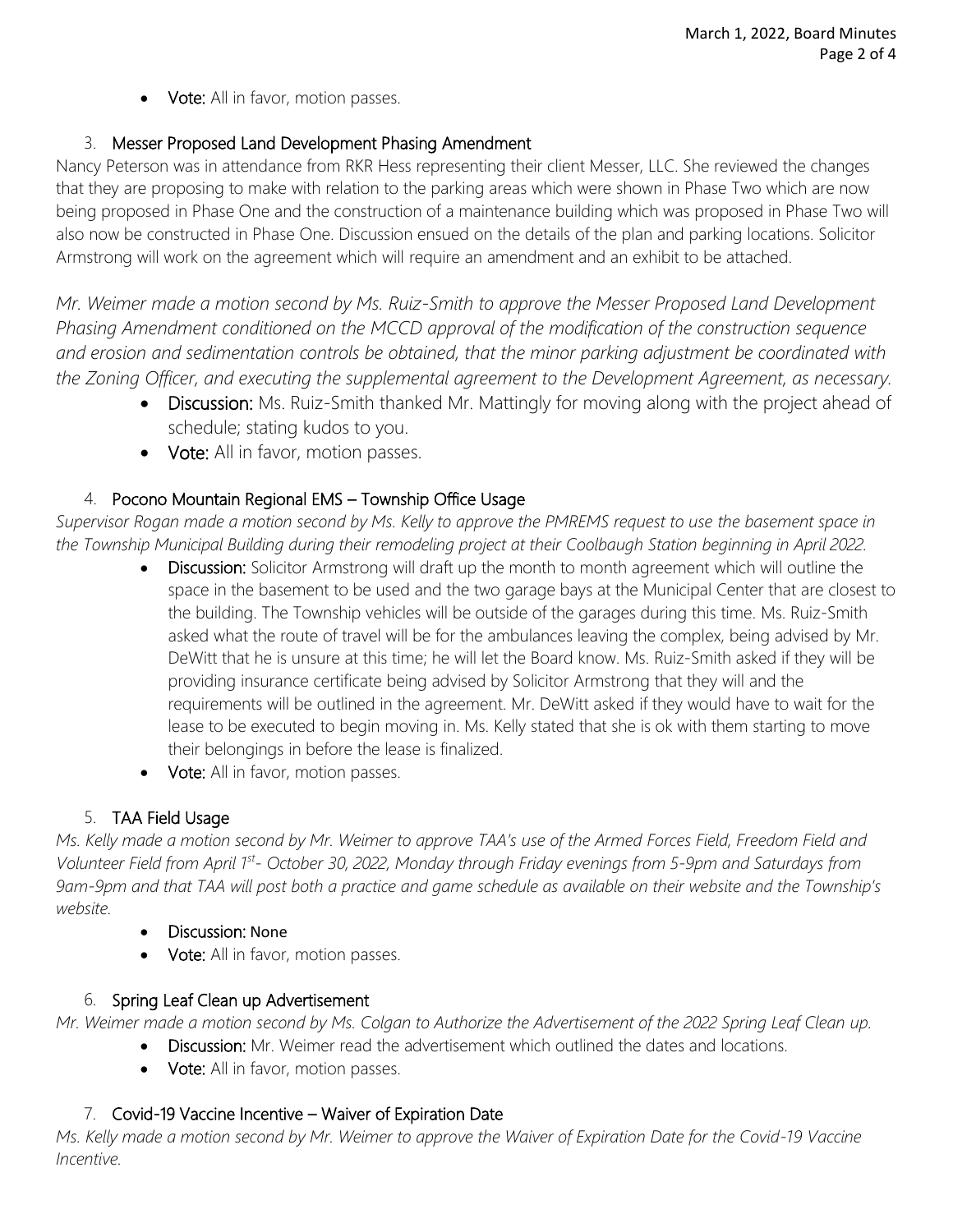- Discussion: Ms. Ruiz-Smith stated that she is voting in favor of this motion but we gave DPW a timeline and now we are extending it because they chose not to take it, she is not happy about this. M. Fairservice asked if this is only based on DPW workers, being advised that it is for all the staff with Ms. Ruiz-Smith stating that it was DPW that requested the waiver of the expiration date.
- Vote:All in favor, motion passes.

### 8. Letter of Support – Passenger Rail

*Ms. Kelly made a motion second by Ms. Ruiz-Smith to authorize the Letter of Support for the Passenger Rail.*

- **Discussion:** Ms. Ruiz-Smith stated that she would like the letter to be specific to state that we are in favor of the rail coming to Coolbaugh Township. Ms. Thompson stated that this is a standard letter of support that has already been drafted and provided and will be presented to President Biden for consideration of federal funding. This letter is not specific to the rail coming through Coolbaugh Township. J. Miller concerned with the fact that the Township is submitting a letter of support without even knowing the details of the project or location of the rails. Ms. Colgan stated that there were two rails in Coolbaugh at one point a line has since been removed, stating that there is room for two again. Ms. Kelly stated that the letter doesn't tie us to any financial commitment and no matter what is planned in the future this would have to be in accordance with the Township Zoning Ordinance.
- Vote: All in favor, motion passes.

### 9. Approval for DPW Installation of Waterline at CTVFC Station 1

*Ms. Colgan made a motion second by Supervisor Rogan to authorize DPW to Install the Waterline at CTVFC Station 1.*

- Discussion: D. Pope asked why they need to install a waterline being advised by Mr. Weimer that the water is acidic and that they will now be hooking up to PA American Water. Ms. Ruiz-Smith stated that with the firehouse being a warming station we need to make sure that there is good quality water available.
- Vote: 4-0-1, motion passes. (Mr. Weimer abstained)

#### 10. Approval of Professional Services for March 29<sup>th</sup>, 2022 Work Session

*Ms. Ruiz-Smith made a motion second by Mr. Weimer to authorize Solicitor Clark Connor and Township Engineer, Russell Kresge to attend the March 29th Work Session.* 

- Discussion: None
- Vote: All in favor, motion passes.
- 11. Current obligations

| • General Fund             | \$350,365.66 |
|----------------------------|--------------|
| • Escrow Fund              | 40,400.00    |
| • Sewer Fund               | 9,477.36     |
| <b>Total Disbursements</b> | \$400,243.02 |

*Ms. Colgan made a motion second by Mr. Weimer to pay the current obligations in the amount of \$400,243.02.*

- Discussion: None
- Vote: All in favor, motion passes.

#### 12. Business Manager Comments/Updates

Ms. Thompson stated that the new DPW position closed on Friday and she emailed the applications out to the Board for review. She asked if the Board would like to have the interviews conducted in the same manner as before where she and the DPW Foreman and Asst. Foreman conducted an in-house interview and then the Board would interview